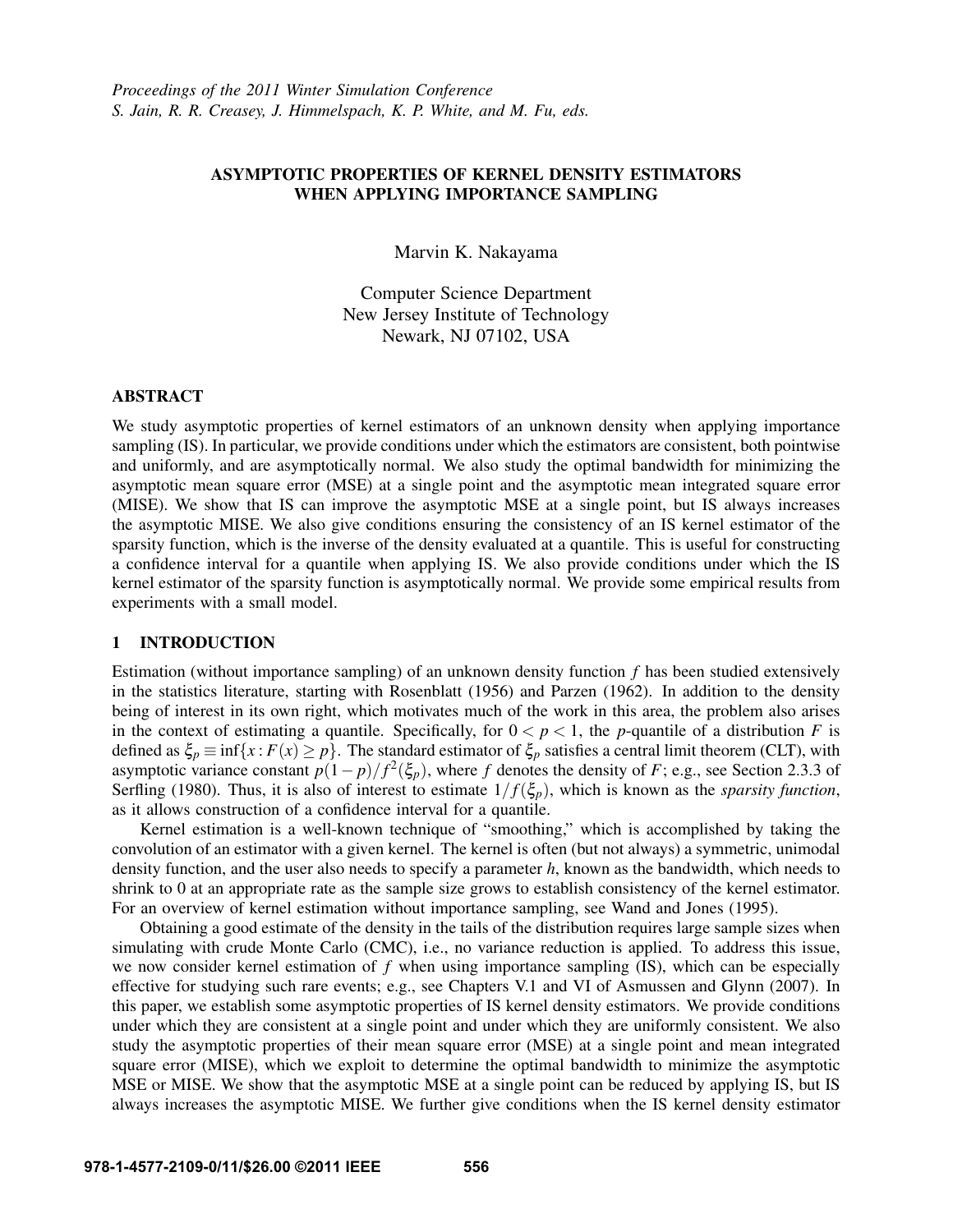satisfies various CLTs, which we use to construct an asymptotically valid confidence interval for the density at a fixed point. We also develop a consistent kernel estimator of the sparsity function when applying IS and give conditions under which it satisfies a CLT. While many of our results on the IS kernel density estimator generalize the work on non-IS kernel estimators of Parzen (1962), that paper does not consider the estimation of the sparsity function.

The rest of our paper has the following layout. Section 2 reviews background material on naive (i.e., non-kernel) estimation of a density (Section 2.1), kernel density estimation without IS (Section 2.2), and IS (Section 2.3). Section 3 presents the IS kernel density estimator and studies its asymptotic properties. Section 4 contains empirical results from experiments with a small example. We provide some concluding remarks in Section 5. The proofs are given in Nakayama (2011).

#### 2 BACKGROUND

We start by providing some background material on naive density estimation with CMC, kernel estimators using CMC, and importance sampling.

# 2.1 CMC Naive Density Estimator

Suppose that  $F$  is an absolutely continuous distribution function with density function  $f$ . We assume *F* and *f* are unknown, and the goal is to use simulation to estimate *f* , either at a fixed value *y* or the entire function. One (naive) approach for doing this is as follows. Let  $X_1, X_2, \ldots, X_n$  be independent and identically distributed (i.i.d.) samples having density  $f$ . Then define the empirical distribution function

$$
F_n(y) = \frac{1}{n} \sum_{j=1}^n I(X_j \le y),
$$

where  $I(\cdot)$  denotes the indicator function, which is 1 (resp., 0) if the argument is true (resp., false). Since

$$
f(y) = \frac{d}{dy}F(y) = \lim_{h \to 0} \frac{F(y+h) - F(y-h)}{2h},
$$

a natural estimator of  $f(y)$  is

$$
f_n(y) = \frac{F_n(y+h) - F_n(y-h)}{2h}
$$
 (1)

for a constant *h* > 0, which is known as the *bandwidth* or *smoothing parameter*. We call *f<sup>n</sup>* the *CMC naive density estimator*, which we note is a (central) finite-difference estimator of *f*(*y*); e.g., see Section VII.1 of Asmussen and Glynn (2007). In general, we want *h* to be small, and we assume that  $h = h_n \rightarrow 0$  as the sample size  $n \to \infty$ . To simplify notation, we sometimes write *h* rather than  $h_n$ .

# 2.2 CMC Kernel Density Estimator

Let

$$
k(u) = \frac{1}{2}I(-1 < u \le 1),\tag{2}
$$

which is the density function of a unif $[-1,1]$  distribution, and note that we can rewrite  $f_n(y)$  in (1) as

$$
f_n(y) = \frac{1}{n} \sum_{j=1}^n \frac{1}{h} k\left(\frac{y - X_j}{h}\right).
$$
 (3)

This suggests that we can replace *k* in (3) with another density function or more generally a function *k* that integrates to 1. We call *k* a *kernel*, and we then define the *CMC kernel density estimator* as

$$
f_n^*(y) = \frac{1}{n} \sum_{j=1}^n \frac{1}{n} k\left(\frac{y - X_j}{h}\right) = \frac{1}{n} \sum_{j=1}^n k_h(y - X_j),
$$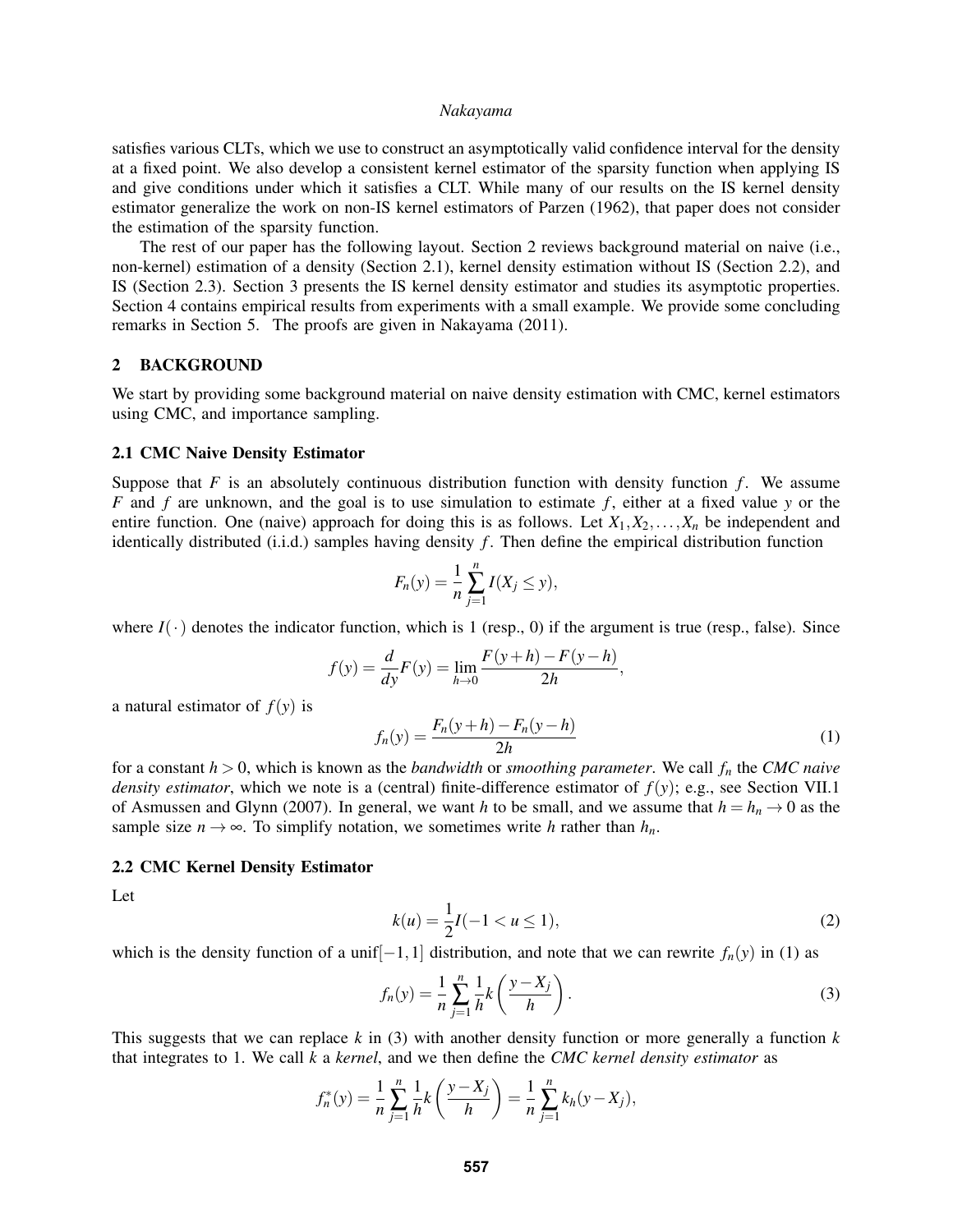where  $k_h(u) = \frac{1}{h}k(\frac{u}{h})$  $\frac{u}{h}$ ). Throughout this paper, all estimators with an asterisk are kernel estimators. When *k* (and so also  $k_h$ ) is a density function, for a fixed sample  $X_1, X_2, \ldots, X_n$ , we see that  $f_n^*(y) \ge 0$  for all y and

$$
\int f_n^*(y) \, dy = \frac{1}{n} \sum_{j=1}^n \int k_h(y - X_j) \, dy = 1,\tag{4}
$$

so  $f_n^*$  is a density function. (All integrals are taken over the entire real line.) However, when *k* is not a density function, then  $f_n^*$  may not be a density.

We assume the following:

Assumption A1 The kernel *k* satisfies the following conditions:

$$
\int k(x) dx = 1,\tag{5}
$$

$$
\sup_{x} |k(x)| < \infty, \quad \int |k(x)| \, dx < \infty, \quad \lim_{|x| \to \infty} |x(k)| = 0. \tag{6}
$$

Some examples of kernels satisfying Assumption A1 include

$$
k(x) = \frac{3}{4}(1 - x^2)I(-1 \le x \le 1),\tag{7}
$$

$$
k(x) = \frac{1}{(2\pi)^{1/2}} e^{-x^2/2},
$$
\n(8)

$$
k(x) = \frac{3 - x^2}{2(2\pi)^{1/2}} e^{-x^2/2}.
$$
\n(9)

The functions in (7) and (8) are known as the *Epanechnikov* and *Gaussian* kernels, respectively. While (7)–(8) are nonnegative and therefore densities, the function in (9) is negative at some points. For more details on these and other kernels, see Chapter 2 of Wand and Jones (1995).

When Assumption A1 holds and *f* is continuous at *y*, Parzen (1962) shows that if  $h = h_n \to 0$  as  $n \to \infty$ , then

$$
E_f[f_n^*(y)] \to f(y),
$$
  
\n
$$
nh_n V_f[f_n^*(y)] \to f(y)\rho_k,
$$
\n(10)

as  $n \to \infty$ , where  $E_f$  and  $V_f$  denote expectation and variance, respectively, under density f, and

$$
\rho_k = \int k^2(z) \, dz,\tag{11}
$$

which is finite under Assumption A1. If in addition  $nh_n \to \infty$ , then the mean square error of  $f_n^*(y)$  satisfies

$$
MSE[f_n^*(y)] \to 0 \tag{12}
$$

as  $n \to \infty$ , so  $f_n^*(y) \to f(y)$  as  $n \to \infty$ , where " $\Rightarrow$ " denotes convergence in distribution, which is equivalent to convergence in probability when the limit is deterministic; e.g., see Section 25 of Billingsley (1999).

We can further give the rate of convergence in  $(12)$  under additional conditions:

Assumption A2 The kernel *k* satisfies  $\int x k(x) dx = 0$  and  $\int x^2 |k(x)| dx < \infty$ .

When we further assume A2 holds and the second derivative  $f''$  of  $f$  is continuous and bounded in a neighborhood of *y*, then  $nh_n \to \infty$  implies

$$
MSE[f_n^*(y)] = \frac{1}{nh_n} f(y)\rho_k + o\left(\frac{1}{nh_n}\right) + h_n^4 \left(\frac{f''(y)}{2}\eta_k\right)^2 + o(h_n^4)
$$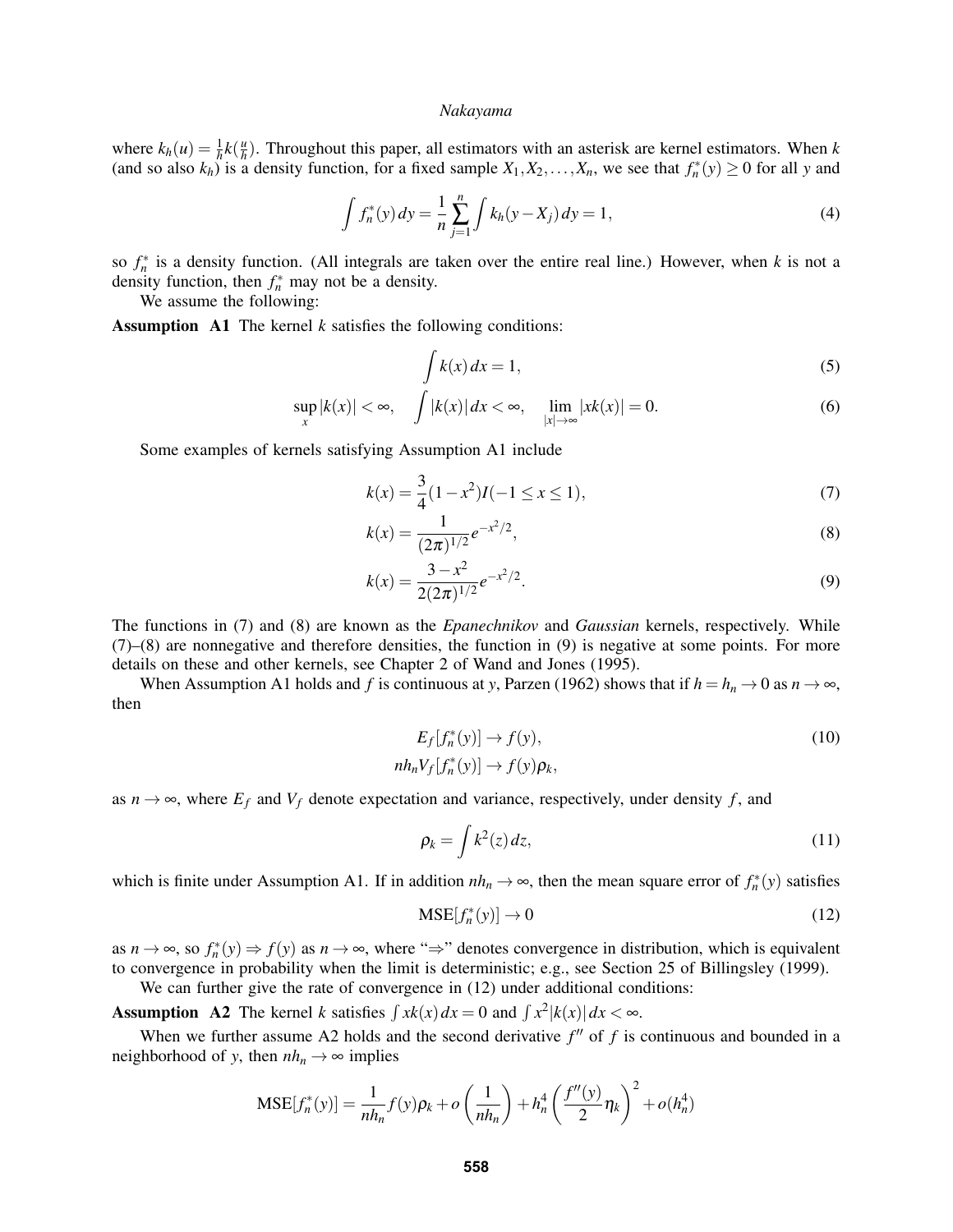as  $n \rightarrow \infty$ , where

$$
\eta_k = \int x^2 k(x) \, dx. \tag{13}
$$

For details, see Parzen (1962) or Theorem 2.2 of Pagan and Ullah (1999).

An alternative way of looking at  $f_n^*$  is that it is the convolution of  $k_h$  and  $F_n$ :

$$
f_n^*(y) = \int k_h(y - x) dF_n(x).
$$
 (14)

The empirical distribution function  $F_n$  assigns mass  $1/n$  to each sample point  $X_j$ , so we see that  $f_n^*$  is a "smoothing" that spreads out each point mass over the support of the scaled kernel *kh*. Also, if *k* is a density with mean 0, then  $f_n^*$  is the equally weighted mixture of *n* scaled densities  $k_h$  with means  $X_1, X_2, \ldots, X_n$ .

### 2.3 Importance Sampling

Now suppose that rather than generating samples using the original density *f* , we apply importance sampling using a change of measure having density function *g* (with respect to Lebesgue measure). Specifically, assume that *f* is absolutely continuous with respect to *g*, i.e.,  $g(x) = 0$  implies  $f(x) = 0$ ; see, e.g., p. 422 of Billingsley (1999) for more details. Let  $L(x) = f(x)/g(x)$  denote the *likelihood ratio* evaluated at *x*. Then

$$
F(y) = \int I(x \le y) f(x) dx = \int I(x \le y) \frac{f(x)}{g(x)} g(x) dx = E_g[I(X \le y)L(X)],
$$
\n(15)

where  $E_g$  denotes expectation under density *g*.

The representation in (15) suggests estimating  $F(y)$  as follows. First generate  $X_1, X_2, \ldots, X_n$  as i.i.d. samples having density  $g$ . Then we can define an estimator of the distribution function  $F$  as

$$
\hat{F}_n(y) = \frac{1}{n} \sum_{j=1}^n I(X_j \le y) L(X_j), \tag{16}
$$

which we call the IS estimator of *F*. Throughout this paper, all estimators with a hat are IS estimators. We can then define an estimator of  $f(y)$  by taking a finite difference of  $\hat{F}_n$ :

$$
\hat{f}_n(y) = \frac{\hat{F}_n(y+h) - \hat{F}_n(y-h)}{2h},
$$

which we call the *IS naive density estimator*.

#### 3 IS KERNEL DENSITY ESTIMATOR

As in (14) a smoothed IS density estimator results from convolving a scaled kernel  $k_h$  and  $\hat{F}_n$ :

$$
\hat{f}_n^*(y) = \int k_h(y-x) \, d\hat{F}_n(x) = \frac{1}{n} \sum_{j=1}^n L(X_j) k_h(y-X_j),
$$

which we call the *IS kernel density estimator*. Suppose for the moment that *k* is a density. Then since  $L(\cdot) \ge 0$ , we have  $\hat{f}_n^*(y) \ge 0$  for all *y*. But in contrast to (4), we see that

$$
\int \hat{f}_n^*(y) dy = \frac{1}{n} \sum_{j=1}^n L(X_j) \int k_h(y - X_j) dy = \frac{1}{n} \sum_{j=1}^n L(X_j) \neq 1
$$

in general, although  $E_g[L(X)] = 1$ , so  $\hat{f}_n^*$  is not a density function. We now study its asymptotic properties.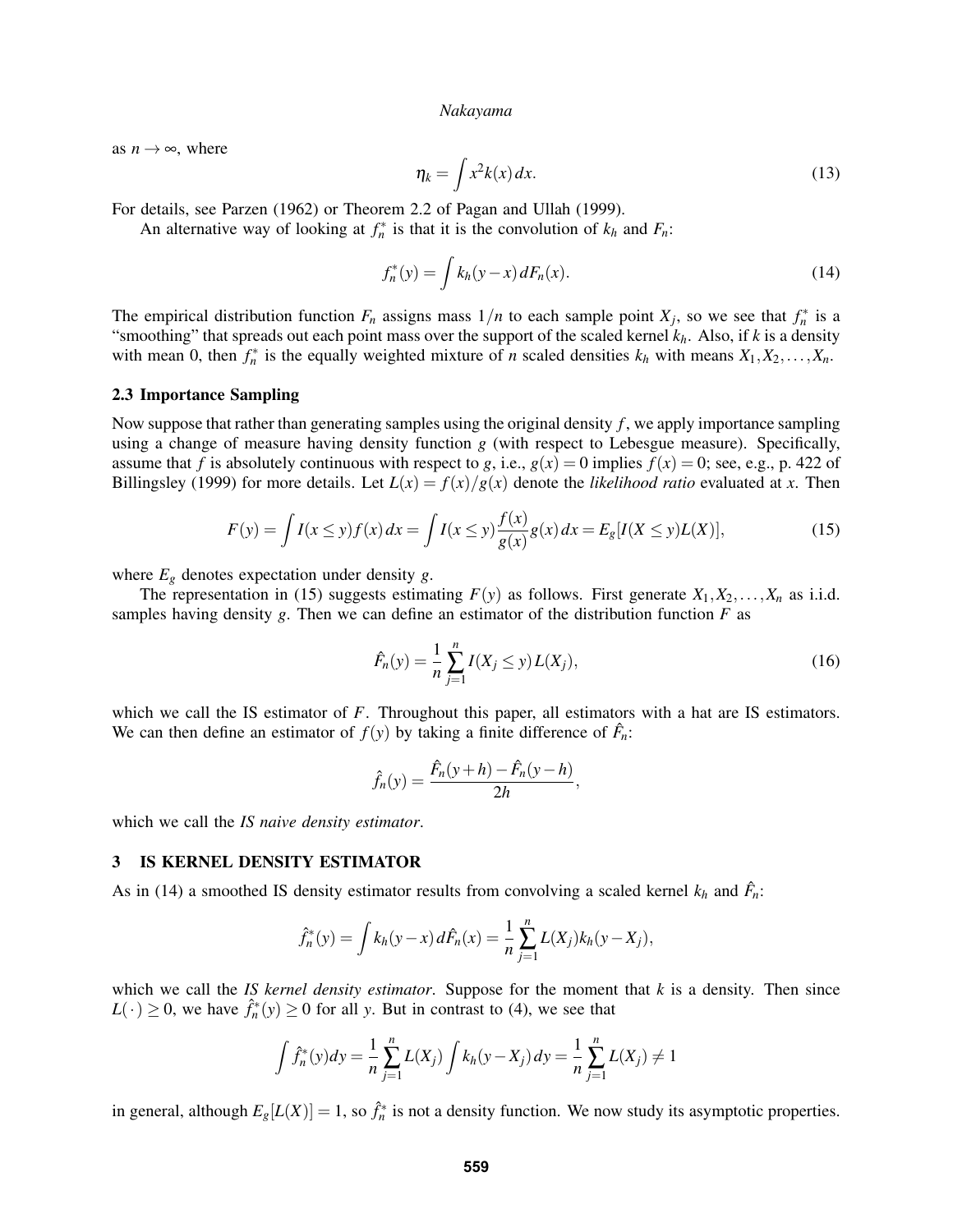### 3.1 Pointwise and Uniform Consistency

Let  $V_g$  denote variance under density  $g$ , and let

$$
\text{MSE}[\hat{f}_n^*(y)] = E_g[(\hat{f}_n^*(y) - f(y))^2] = V_g[\hat{f}_n^*(y)] + (E_g[\hat{f}_n^*(y)] - f(y))^2
$$

be the mean square error of  $\hat{f}_n^*(y)$ . The following result shows the MSE at a fixed point *y* asymptotically vanishes when the bandwidth *h* is chosen appropriately.

**Theorem 1** Suppose *f* is continuous at *y*, and *k* satisfies Assumption A1. If  $h = h_n \rightarrow 0$  as  $n \rightarrow \infty$ , then

$$
E_g[\hat{f}_n^*(y)] \to f(y) \tag{17}
$$

as  $n \to \infty$ . If in addition *L* is continuous at *y* and  $E_g[L^2(X)] < \infty$ , then

$$
nh_n V_g[\hat{f}_n^*(y)] \to L(y)f(y)\rho_k
$$
\n(18)

as  $n \to \infty$ , where  $\rho_k$  is defined in (11). If in addition  $nh_n \to \infty$ , then

$$
MSE[\hat{f}_n^*(y)] \to 0 \tag{19}
$$

as  $n \to \infty$ , so  $\hat{f}_n^*(y) \Rightarrow f(y)$  as  $n \to \infty$ .

We next provide conditions under which  $\hat{f}_n^*$  is a uniformly consistent estimator of *f*, in the sense given in the theorem below. To do this, let  $i = \sqrt{-1}$ , and define the Fourier transform of the kernel k to be  $\Psi(t) = \int e^{-itx}k(x) dx$ , which exists for all *t* when *k* satisfies Assumption A1.

**Theorem** 2 Suppose that *f* is uniformly continuous and  $E_g[L^2(X)] < \infty$ . Also, suppose *k* satisfies Assumption A1,

$$
k(x) = k(-x) \text{ for all } x, k \text{ is continuous everywhere, and } \int |\psi(t)| dt < \infty.
$$
 (20)

Assume that  $h_n \to 0$  and  $nh_n^2 \to \infty$  as  $n \to \infty$ . Then  $\sup_{-\infty < y < \infty} |\hat{f}_n^*(y) - f(y)| \to 0$  as  $n \to \infty$ .

The kernels in  $(7)-(9)$  satisfy  $(20)$ . But the uniform kernel  $(2)$  is not continuous.

#### 3.2 Asymptotic MSE

We now want to study the rate of convergence of (19), which we will use in Section 3.3 to determine the optimal bandwidth *h<sup>n</sup>* to minimize the asymptotic MSE. To do this we require the additional assumptions on the kernel given in A2 so that we can determine the rate of convergence in (17).

Theorem 3 Suppose the conditions of Theorem 1 hold, and further suppose the kernel *k* satisfies Assumption A2 and the second derivative  $f''$  of  $f$  is continuous and bounded in a neighborhood of  $y$ . Then

$$
E_g[\hat{f}_n^*(y)] - f(y) = h_n^2 \frac{f''(y)}{2} \eta_k + o(h_n^2),\tag{21}
$$

$$
MSE[\hat{f}_n^*(y)] = \frac{1}{nh_n} L(y)f(y)\rho_k + o\left(\frac{1}{nh_n}\right) + h_n^4 \left(\frac{f''(y)}{2}\eta_k\right)^2 + o(h_n^4),\tag{22}
$$

as  $n \to \infty$  when  $h_n \to 0$  and  $nh_n \to \infty$ , where  $\eta_k$  is given in (13).

Since  $E_g[\hat{f}_n^*(y)] = E_f[f_n^*(y)]$ , the bias of the IS kernel density estimator  $\hat{f}_n^*(y)$  is independent of the change of measure applied. However, the variance of  $\hat{f}_n^*(y)$  does depend on the IS density *g*. We now study the asymptotic MSE (AMSE), which is defined as just the highest-order terms of the MSE:

$$
AMSE[\hat{f}_n^*(y)] = \frac{1}{nh_n} L(y)f(y)\rho_k + h_n^4 \left(\frac{f''(y)}{2}\eta_k\right)^2.
$$
 (23)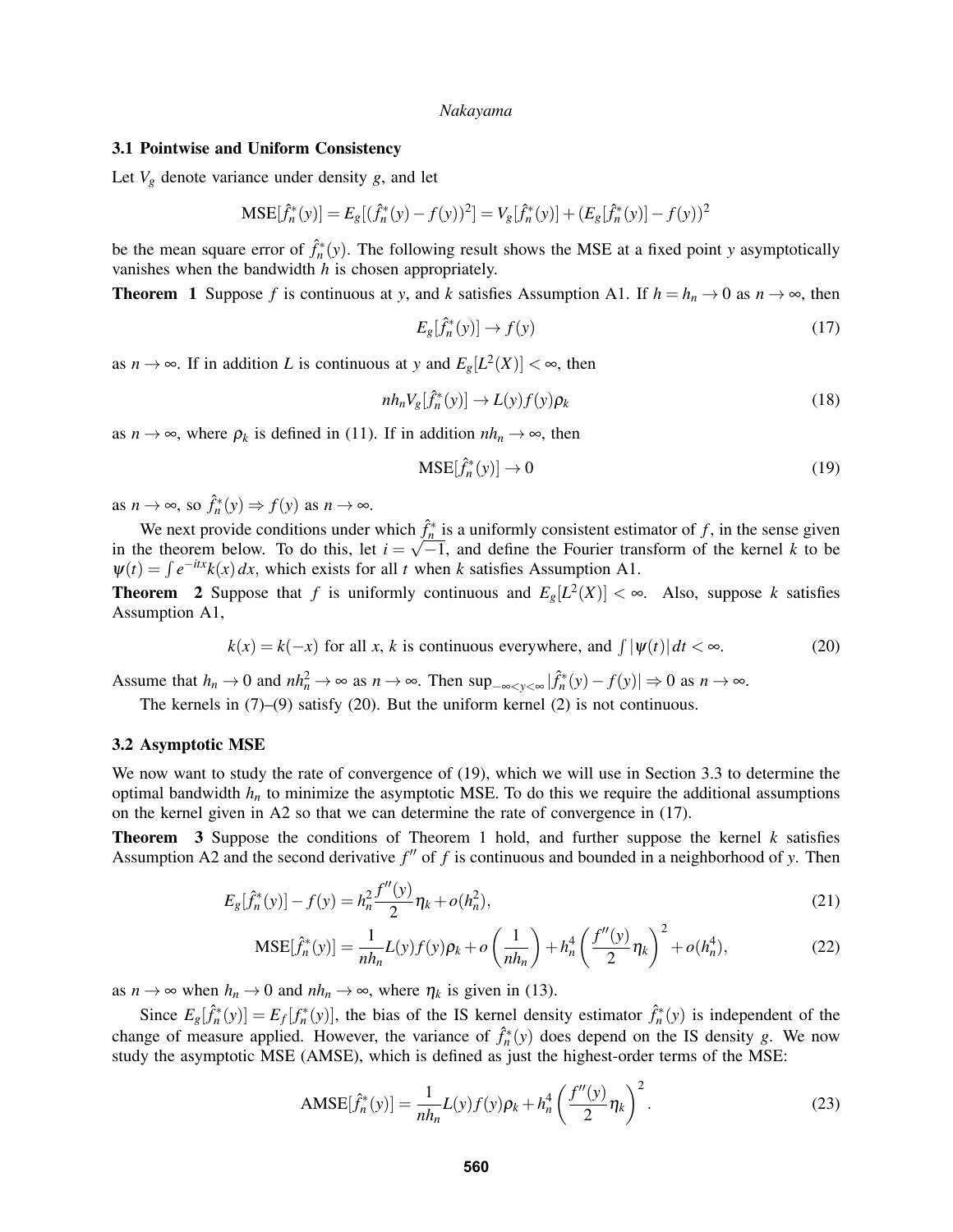For the case of CMC, AMSE $[f_n^*(y)]$  is the same as (23) but with  $L(y) \equiv 1$ . Thus, for a fixed kernel *k* and bandwidth rate  $h_n$ , the IS kernel estimator  $\hat{f}_n^*(y)$  has smaller AMSE than the CMC kernel estimator  $f_n^*(y)$ if and only if  $L(y) < 1$ , or equivalently,  $f(y) < g(y)$ .

Note that the AMSE in (23) at the point *y* is affected by the choice of the IS density *g* by only the value of the likelihood ratio at *y*. Thus, there is the potential to significantly decrease the AMSE at *y* by choosing *g* so that  $g(y) \gg f(y)$ , subject to maintaining  $E_g[L^2(X)] < \infty$  so that our theorems remain valid.

Hong and Liu (2010) study a related problem of estimating the derivative of a distribution function with respect to a model parameter  $\theta$ , e.g., a customer arrival rate in a queueing system. Their estimator is essentially a finite difference, and they use importance sampling to obtain only samples that lie in the difference, which leads to a faster convergence rate. But the applicability of the approach seems limited.

Instead of studying the MSE of our estimators of *f* at only a single point *y*, we now examine a measure of overall quality of the estimators of the entire density function. One such metric is the mean integrated square error (MISE). For our IS kernel estimator, this is given by

$$
\text{MISE}[\hat{f}_n^*] = E_g \left[ \int (\hat{f}_n^*(y) - f(y))^2 \, dy \right] = \int E_g \left[ (\hat{f}_n^*(y) - f(y))^2 \right] \, dy = \int \text{MSE}[\hat{f}_n^*(y)] \, dy,
$$

where the interchange of expectation and integral is justified by Fubini's theorem (Theorem 18.3 of Billingsley 1999) since the integrand is nonnegative; thus, the MISE is the integrated MSE. We thus define the asymptotic MISE (AMISE) as the integrated AMSE:

AMISE
$$
[\hat{f}_n^*]
$$
 =  $\int$  AMSE $[\hat{f}_n^*(y)] dy = \frac{\rho_k}{nh_n} \int L(y) f(y) dy + \frac{h_n^4 \eta_k^2}{4} \int (f''(y))^2 dy$   
=  $\frac{\rho_k}{nh_n} E_g[L^2(X)] + \frac{h_n^4 \eta_k^2}{4} \tau_f,$  (24)

where  $\tau_f = \int (f''(y))^2 dy$ , which we assume is finite. When instead applying CMC, we get AMISE $[f_n^*]$  is the same as (24) but with  $E_g[L^2(X)]$  replaced with 1. But the Cauchy-Schwarz inequality implies

$$
E_g[L^2(X)] \ge E_g^2[L(X)] = E_f^2[1] = 1,\tag{25}
$$

where the inequality becomes equality if and only if  $g = f$  almost everywhere (a.e.), the latter condition meaning that no IS is used. Thus,  $AMISE[\hat{f}_n^*] \geq AMISE[f_n^*]$  with equality if and only if  $g = f$  a.e. We *then conclude that IS always does worse when estimating the entire density function, but IS can do better when estimating the density at only a single point.*

### 3.3 Optimal Bandwidth

We now want to determine the rate of the bandwidth  $h_n$  that will minimize the AMSE of  $\hat{f}_n^*(y)$ . Assume that  $f(y) > 0$  and  $f''(y)\eta_k \neq 0$ , so the two terms in (23) are nonzero. Differentiating (23) with respect to  $h_n$  and equating this to zero give the asymptotically optimal bandwidth

$$
h_n^* = \left(\frac{L(y)f(y)\rho_k}{(f''(y)\eta_k)^2}\right)^{1/5} n^{-1/5}.
$$
 (26)

Substituting this into (23) then gives the optimal AMSE as

$$
AMSE_{\star}[\hat{f}_n^*(y)] = \left[\frac{5}{4}\left(L(y)f(y)\rho_k\right)^{4/5}\left(f''(y)\eta_k\right)^{2/5}\right]n^{-4/5},
$$

so at the optimal rate, the MSE of  $\hat{f}_n^*(y)$  decreases as  $n^{-4/5}$ , which is strictly slower than the canonical rate of  $n^{-1}$  typically arising for unbiased estimators. Note that this conclusion is obtained under the assumption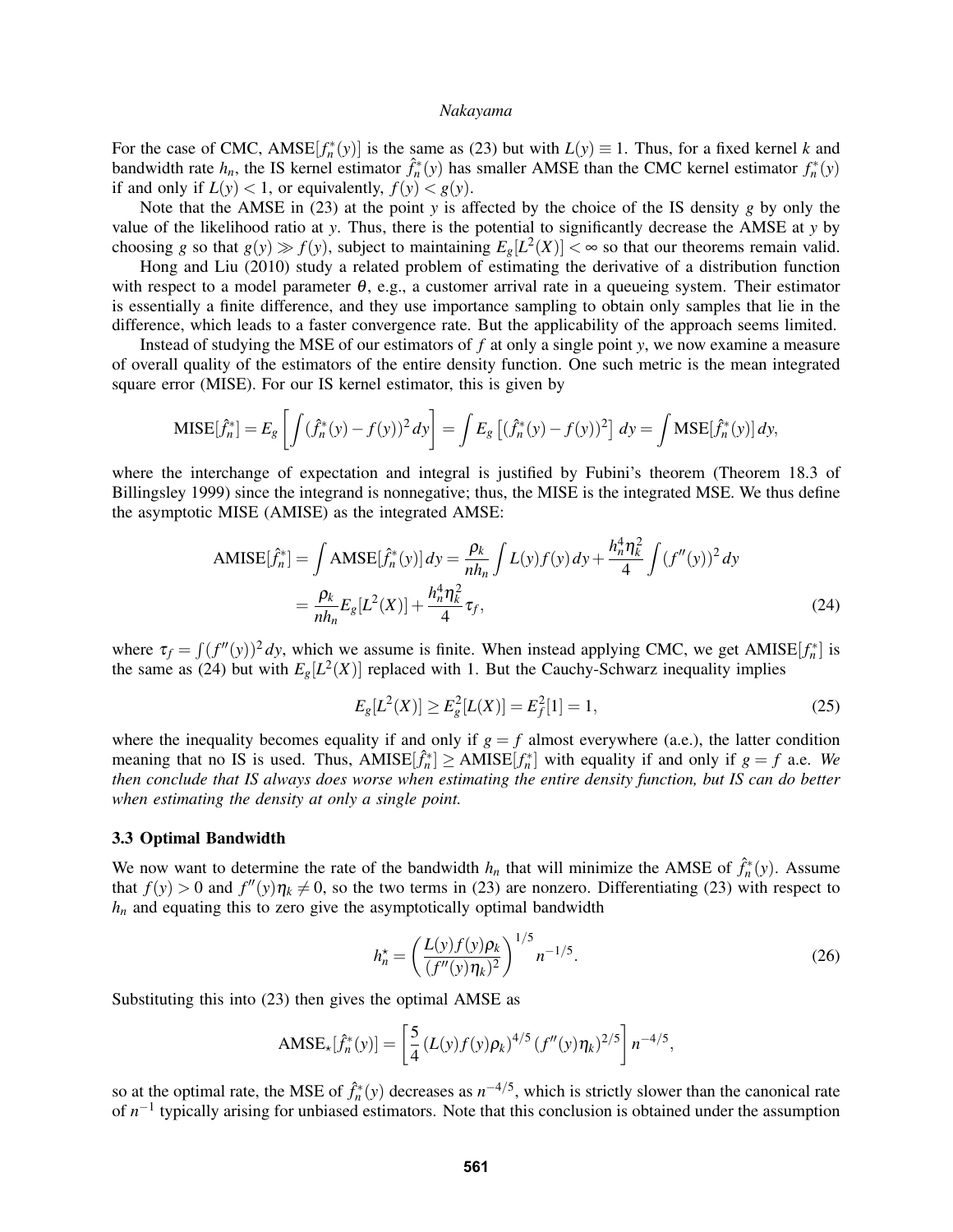that  $f''(y) \neq 0$  and  $\eta_k \neq 0$ , the latter of which holds when the kernel is a density so  $\eta_k > 0$ . But by allowing the kernel to take on negative values, as in (9), the rate at which the AMSE shrinks can be improved (and can be made to be arbitrarily close to  $n^{-1}$ ); e.g., see Section 2.8 of Wand and Jones (1995).

We can similarly minimize the AMISE with respect to  $h_n$ , although the analysis in the previous section suggests that applying IS to estimate the entire density is not efficient. The optimal bandwidth to minimize AMISE in (24) is

$$
h_n^* = \left(\frac{\rho_k E_g[L^2(X)]}{\tau_f \eta_k^2}\right)^{1/5} n^{-1/5},\tag{27}
$$

which corresponds to the optimal AMISE as

$$
AMISE_{\star}[\hat{f}_n^*] = \left[\frac{5}{4} \left(E_g[L^2(X)]\rho_k\right)^{4/5} \left(\tau_f \eta_k^2\right)^{1/5}\right] n^{-4/5}.
$$

When CMC instead is applied, the optimal AMISE is the same except the  $E_g[L^2(X)]$  is replaced with 1.

Of course, the asymptotically optimal bandwidths  $h_n^*$  in (26) and (27) are not directly implementable since they depend on  $L(y)$ ,  $f(y)$  and  $f''(y)$ , which are unknown. In the case of CMC, others have suggested data-based methods to estimate the unknown quantities; e.g., see Section 3.6 of Wand and Jones (1995).

We now compare the AMSE and AMISE of kernel density estimators with IS and CMC when using the optimal bandwidths. Define the ratios

$$
R_{\star}(y) = \frac{\text{AMSE}_{\star}[\hat{f}_n^*(y)]}{\text{AMSE}_{\star}[f_n^*(y)]} = L^{4/5}(y) \quad \text{and} \quad \bar{R}_{\star} = \frac{\text{AMISE}_{\star}[\hat{f}_n^*]}{\text{AMISE}_{\star}[f_n^*]} = E_g^{4/5}[L^2(X)],
$$

which we note do not depend on the kernel *k*. Thus, when estimating the density at a single point *y* using the optimal bandwidths, the value of the likelihood ratio at *y* determines by how much the AMSE changes when applying IS. If we instead focus on estimating the entire density function using the optimal bandwidths, then the amount by which IS degrades the AMISE is determined by the second moment of the likelihood ratio, which is never less than 1 by (25).

We now compute the values of  $R_{\star}(y)$  and  $\bar{R}_{\star}$  for a simple example.

**Example 1** Suppose that f is the  $N(0,1)$  density, where  $N(a,b^2)$  denotes a normal random variable with mean *a* and variance  $b^2$ . Also, suppose that for IS, *g* is the  $N(v,1)$  density for some constant v, so  $L(x) = f(x)/g(x) = \exp(-\nu x + \nu^2/2)$  and  $E_g[L^2(X)] = \exp(\nu^2) < \infty$  for any v. Table 1 presents the values of the ratios  $R_\star(y)$  and  $\overline{R}_\star$  for different values of y and v. A ratio less than 1 means that the IS kernel density estimator outperforms the CMC kernel density estimator. Note that  $R_{\star}(y)$  is sometimes much smaller than 1, so when estimating the density at a single point *y*, it is possible to obtain significant improvement using IS. We also have  $R_\star(y) > 1$  for some combinations of y and v, so IS can also do worse at a single point. However,  $\bar{R}_{\star}$  is always greater than 1, so IS always does worse when estimating the entire density function. For example, when estimating  $f(3)$ , we can get a  $1/0.027 \approx 36$ -fold reduction in AMSE by applying IS with  $v = 3$ , but if we are interested in estimating the entire density function f, then applying IS with the same  $v$  is more than 1300 times worse than not applying it.

Table 1: IS can significantly reduce  $AMSE_{\star}$ , but it can also increase. AMISE<sub> $\star$ </sub> always increases with IS.

|  | $v = 0$ | $v=1$ | $y = 2 \mid y = 3$      |       |                  |
|--|---------|-------|-------------------------|-------|------------------|
|  | 1.49    |       | $0.670 \mid 0.301 \mid$ | 0.135 | $\parallel 2.23$ |
|  | 4.95    |       | 0.202                   | 0.041 | 24.5             |
|  | 36.6    | 3.32  | 0.301                   | 0.027 | 1339             |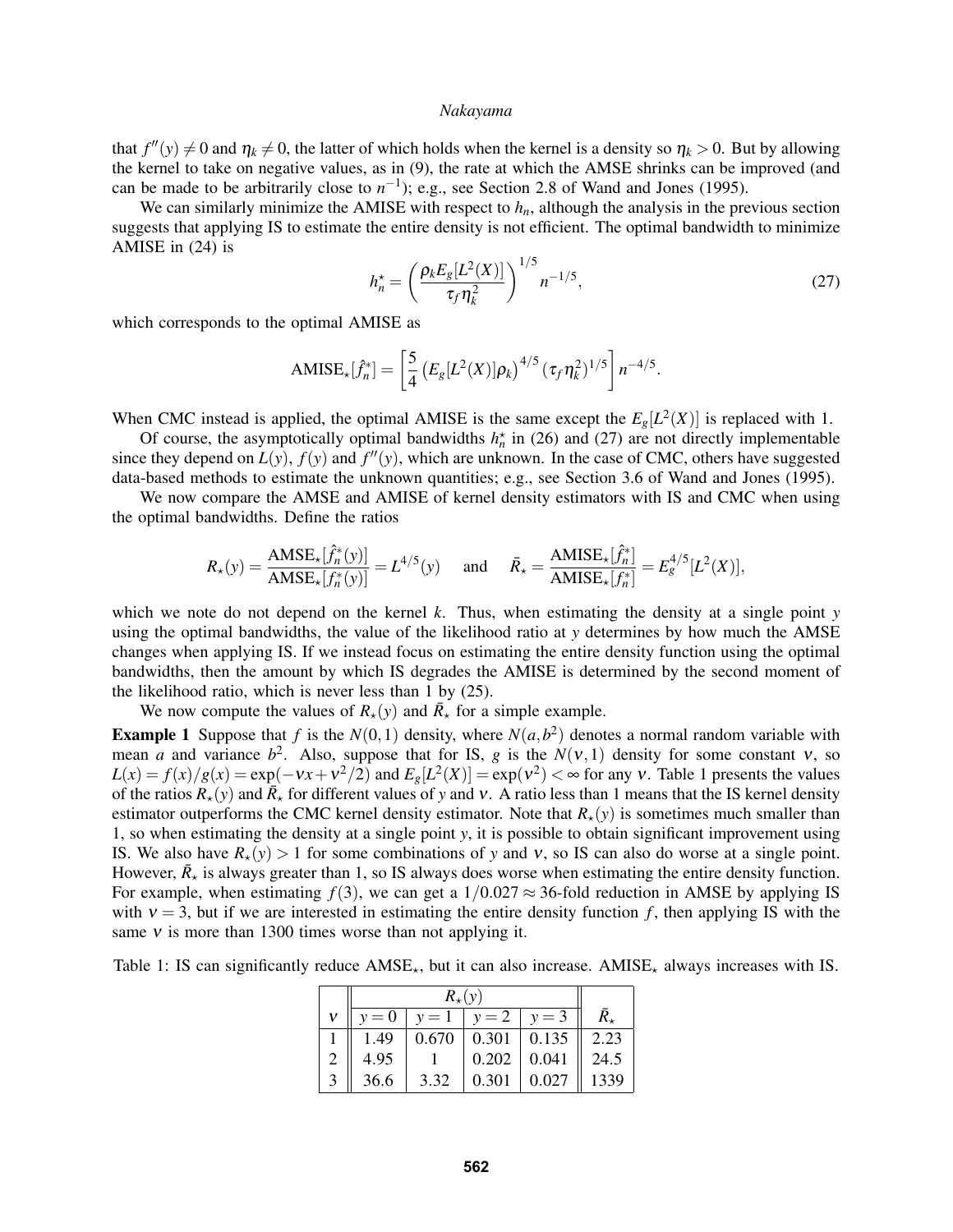# 3.4 Asymptotic Normality and Confidence Intervals

We now give conditions under which the IS kernel density estimator  $\hat{f}_n^*(y)$  satisfies central limit theorems. **Theorem 4** Suppose the conditions of Theorem 1 hold and that  $E_g[L^{2+\delta}(X)] < \infty$  for some  $\delta > 0$ . Then

$$
(nh_n)^{1/2} \left( \hat{f}_n^*(y) - E_g[\hat{f}_n^*(y)] \right) \Rightarrow N(0, L(y)f(y)\rho_k)
$$
 (28)

as  $n \to \infty$ . If in addition the conditions of Theorem 3 hold and  $nh_n^5 \to 0$ , then as  $n \to \infty$ ,

$$
(nh_n)^{1/2}(\hat{f}_n^*(y) - f(y)) \Rightarrow N(0, L(y)f(y)\rho_k). \tag{29}
$$

The CLT in (28) is centered at the mean of  $\hat{f}_n^*(y)$ , which in general is not equal to  $f(y)$  because of the bias. Hence, (29) is more practically useful. Also, the asymptotically optimal rates in (26) and (27) do not satisfy  $nh_n^5 \to 0$ , so we are not guaranteed that the CLT in (29) holds for the optimal bandwidths.

We now describe how to construct a confidence interval for  $f(y)$  based on the CLT (29). When  $f$  is the density of the output of a complicated simulation and IS is employed using density *g*, it is likely the case that  $g(y)$  is unknown (or difficult to compute). Thus,  $g(y)$  and correspondingly  $L(y) = f(y)/g(y)$ , which appears in the asymptotic variance in  $(29)$ , need to be estimated to construct confidence intervals based on the CLT. We can estimate  $g(y)$  using  $g_n^*(y) = \frac{1}{n} \sum_{j=1}^n k'_{h'_n}(y - X_j)$ , which is the standard kernel density estimator of *g* at *y* with kernel *k'* and bandwidth  $h'_n$ . Here,  $X_1, X_2, \ldots, X_n$  are the same samples from density *g* used to construct  $\hat{f}_n^*(y)$ , and  $k'$  and  $h'_n$  could be the same as or different from the kernel *k* and bandwidth  $h_n$  used in  $\hat{f}_n^*(y)$ . Standard kernel theory (Parzen 1962) shows that  $g_n^*(y) \Rightarrow g(y)$  as  $n \to \infty$ when *g* is continuous at *y*,  $k'$  satisfies (5)–(6) and  $h'_n \to 0$  and  $nh'_n \to \infty$  as  $n \to \infty$ . Thus, Theorem 1 and Slutsky's theorem (e.g., p. 19 of Serfling 1980) imply  $L_n(y) \equiv \hat{f}_n^*(y)/g_n^*(y) \Rightarrow f(y)/g(y) = L(y)$  as  $n \to \infty$ . Consequently, using the CLT (29), we can form an asymptotically valid  $100(1-\alpha)\%$  confidence interval for  $f(y)$  as

$$
\left(\hat{f}_n^*(y) \pm z_{1-\alpha/2} \left( \frac{L_n(y)\hat{f}_n^*(y)\rho_k}{nh_n} \right)^{1/2} \right),\,
$$

where  $\Phi(z_{1-\alpha/2}) = 1 - \alpha/2$  and  $\Phi$  is the distribution function of a *N*(0,1).

#### 3.5 Estimating the Sparsity Function

Suppose that we are interested in estimating the *p*-quantile  $\xi_p = F^{-1}(p) \equiv \inf\{x : F(x) \ge p\}$  of *F* for a fixed  $0 < p < 1$ . Glynn (1996) develops an IS quantile estimator  $\hat{\xi}_{p,n,1} = \hat{F}_{n,1}^{-1}(p)$ , where  $\hat{F}_{n,1} = \hat{F}_n$  defined in (16). He also considers another IS quantile estimator  $\hat{\xi}_{p,n,2} = \hat{F}_{n,2}^{-1}(p)$ , where  $\hat{F}_{n,2}(y) = 1 - n^{-1} \sum_{j=1}^{n} I(X_j > y) L(X_j)$ . The first (resp., second) quantile estimator  $\hat{\xi}_{p,n,1}$  (resp.,  $\hat{\xi}_{p,n,2}$ ) is more appropriate to use when  $p \approx 0$  (resp.,  $p \approx 1$ ). Glynn shows that if  $E_g[L^3(X)] < \infty$  and  $f(\xi_p) > 0$ , then the following CLTs hold:

$$
\sqrt{n}[\hat{\xi}_{p,n,\ell} - \xi_p] \Rightarrow N(0, \beta_{p,\ell}^2),\tag{30}
$$

as  $n \to \infty$  for  $\ell = 1, 2$ , where

$$
\beta_{p,1}^2 = \frac{E_g[I(X \le \xi_p)L^2(X)] - p^2}{f^2(\xi_p)},\tag{31}
$$

$$
\beta_{p,2}^2 = \frac{E_g[I(X > \xi_p)L^2(X)] - (1 - p)^2}{f^2(\xi_p)}.
$$
\n(32)

Chu and Nakayama (2011) prove (30) holds for  $\ell = 1$  (resp.,  $\ell = 2$ ) when the moment condition on the likelihood ratio is relaxed to  $E_g[I(X < \xi_p + \gamma)L^{2+\delta}(X)] < \infty$  (resp.,  $E_g[I(X > \xi_p - \gamma)L^{2+\delta}(X)] < \infty$ ) for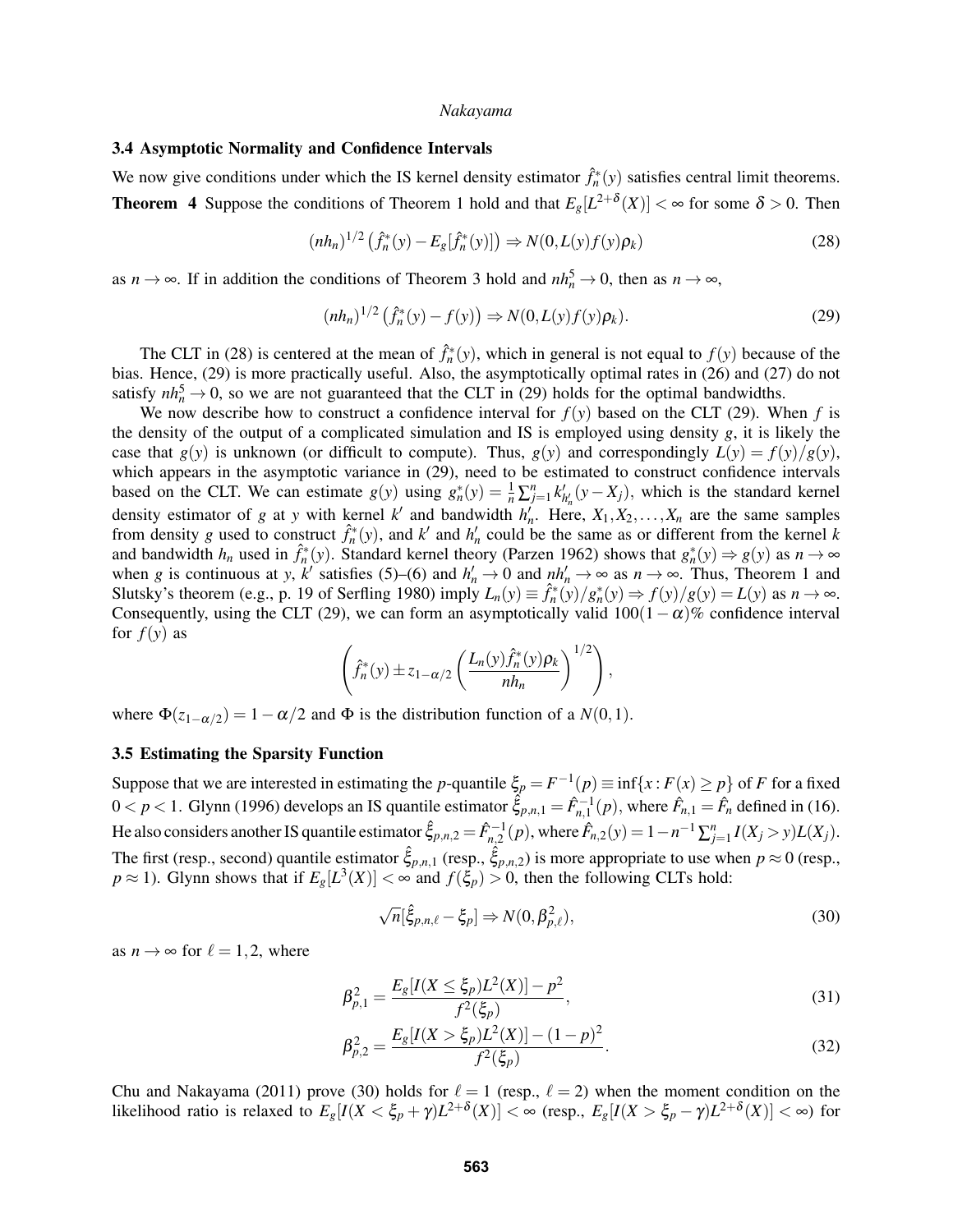some  $\gamma > 0$  and  $\delta > 0$ . If we have consistent estimators of the numerator and denominator in (31) (resp., (32)), then we can construct a confidence interval for  $\xi_p$  based on (30) for  $\ell = 1$  (resp.,  $\ell = 2$ ). Tukey (1965) calls  $1/f(\xi_p)$  the *sparsity function* at *p*, which Parzen (1979) names the *quantile density function*.

Chu and Nakayama (2011) develop consistent estimators of the numerators and denominators in (31) and (32). To handle the denominator, note that  $\frac{d}{dp}F^{-1}(p) = 1/f(\xi_p)$ , and their estimator of the sparsity function is the finite difference

$$
\frac{\hat{F}_{n,\ell}^{-1}(p+h_n) - \hat{F}_{n,\ell}^{-1}(p-h_n)}{2h_n},\tag{33}
$$

for  $\ell = 1,2$ , which they show is consistent for bandwidth  $h_n = cn^{-1/2}$  for any constant  $c \neq 0$ . Moreover, under the further assumption that *f* is continuous at  $\xi_p$ , then (33) is consistent when  $h_n \to 0$  and  $nh_n^2$  goes to a positive constant or  $\infty$  as  $n \to \infty$ . We now consider IS kernel estimators of  $f(\xi_p)$  and  $1/f(\xi_p)$ .

**Theorem 5** Suppose  $f(\xi_p) > 0$  and  $f$  is continuous in a neighborhood of  $\xi_p$ . Also, assume  $E_g[L^{2+\delta}(X)] < \infty$ for some  $\delta > 0$ , and *k* satisfies Assumption A1 and (20). If  $h_n \to 0$  and  $nh_n^2 \to \infty$  as  $n \to \infty$ , then

$$
\hat{f}_n^*(\hat{\xi}_{p,n,\ell}) \Rightarrow f(\xi_p) \quad \text{and} \quad \frac{1}{\hat{f}_n^*(\hat{\xi}_{p,n,\ell})} \Rightarrow \frac{1}{f(\xi_p)},
$$

as  $n \to \infty$  for  $\ell = 1,2$ . In addition, suppose the assumptions of Theorem 3 hold for  $y = \xi_p$ , the characteristic function  $\phi(t) = E_f[e^{itX}]$  of f satisfies  $\int |t\phi(t)| dt < \infty$ , and  $\int |t\psi(t)| dt < \infty$ . Then if  $nh_n^4 \to \infty$  and  $nh_n^5 \to 0$ ,

$$
(nh_n)^{1/2} \left( \hat{f}_n^*(\hat{\xi}_{p,n,\ell}) - f(\xi_p) \right) \Rightarrow N(0, L(\xi_p) f(\xi_p) \rho_k),
$$
  

$$
(nh_n)^{1/2} \left( \frac{1}{\hat{f}_n^*(\hat{\xi}_{p,n,\ell})} - \frac{1}{f(\xi_p)} \right) \Rightarrow N\left( 0, \frac{L(\xi_p) \rho_k}{f^3(\xi_p)} \right),
$$

as  $n \to \infty$  for  $\ell = 1, 2$ .

Csörgő and Révész (1981), Theorem 5.5.2, establish the almost sure (uniform) consistency of the analogous kernel estimator for  $f(\xi_p)$  for CMC. Falk (1986) proves a CLT for a different type of kernel estimator for  $1/f(\xi_p)$  when applying CMC; his proof technique expresses  $F_n^{-1}$  as  $F^{-1}$  evaluated at the empirical CDF of *n* i.i.d. uniform(0,1) samples, but this approach does not generalize when applying IS. Liu and Yang (2011) develop a bootstrap estimator of the IS asymptotic variance  $\beta_{p,1}^2$  in (31), and they show under alternative hypotheses (e.g.,  $E_g[L^{4+\delta_1}(X)] < \infty$  and  $E_g[|X|^{3+\delta_2}] < \infty$  for some  $\delta_1, \delta_2 > 0$ ) that their estimator satisfies a CLT with rate  $n^{-1/4}$ , which is slower than the rate  $(nh_n)^{-1/2}$  in the CLTs in Theorem 5.

#### 4 EMPIRICAL STUDY

We now present some results from running experiments to construct confidence intervals (CIs) for a quantile of a small stochastic model when applying IS using the methods in Section 3.5. The model we consider is a stochastic activity network (SAN), previously studied by Hsu and Nelson (1990) and Chu and Nakayama (2011). The SAN consists of  $d = 5$  independent activities, where each activity *i* has lifetime  $A_i$ , which is exponential with mean 1. The SAN has  $q = 3$  paths, and  $B_j$  denotes the set of activities on path *j*, where  $B_1 = \{1, 2\}$ ,  $B_2 = \{1, 3, 5\}$ , and  $B_3 = \{4, 5\}$ . Let  $T_j = \sum_{i \in B_j} A_i$  be the length of the path *j*, and let  $X = \max_{j=1,\dots,q} T_j$  be the length of the longest path, which is the time to complete the project modeled by the SAN. Our goal is to estimate and construct a 90% CI for  $\xi_p$ , the *p*-quantile of *X*. The CDF of *X* is  $F(x) = 1 + (3 - 3x - x^2/2)e^{-x} + (-3 - 3x + x^2/2)e^{-2x} - e^{-3x}$  for  $x \ge 0$ . In our experiments, we used sample sizes  $n = 100 \times 4^r$ ,  $r = 0, 1, 2, 3$ , and we estimated coverage (and average half widths) of the constructed CIs from  $10<sup>4</sup>$  independent replications.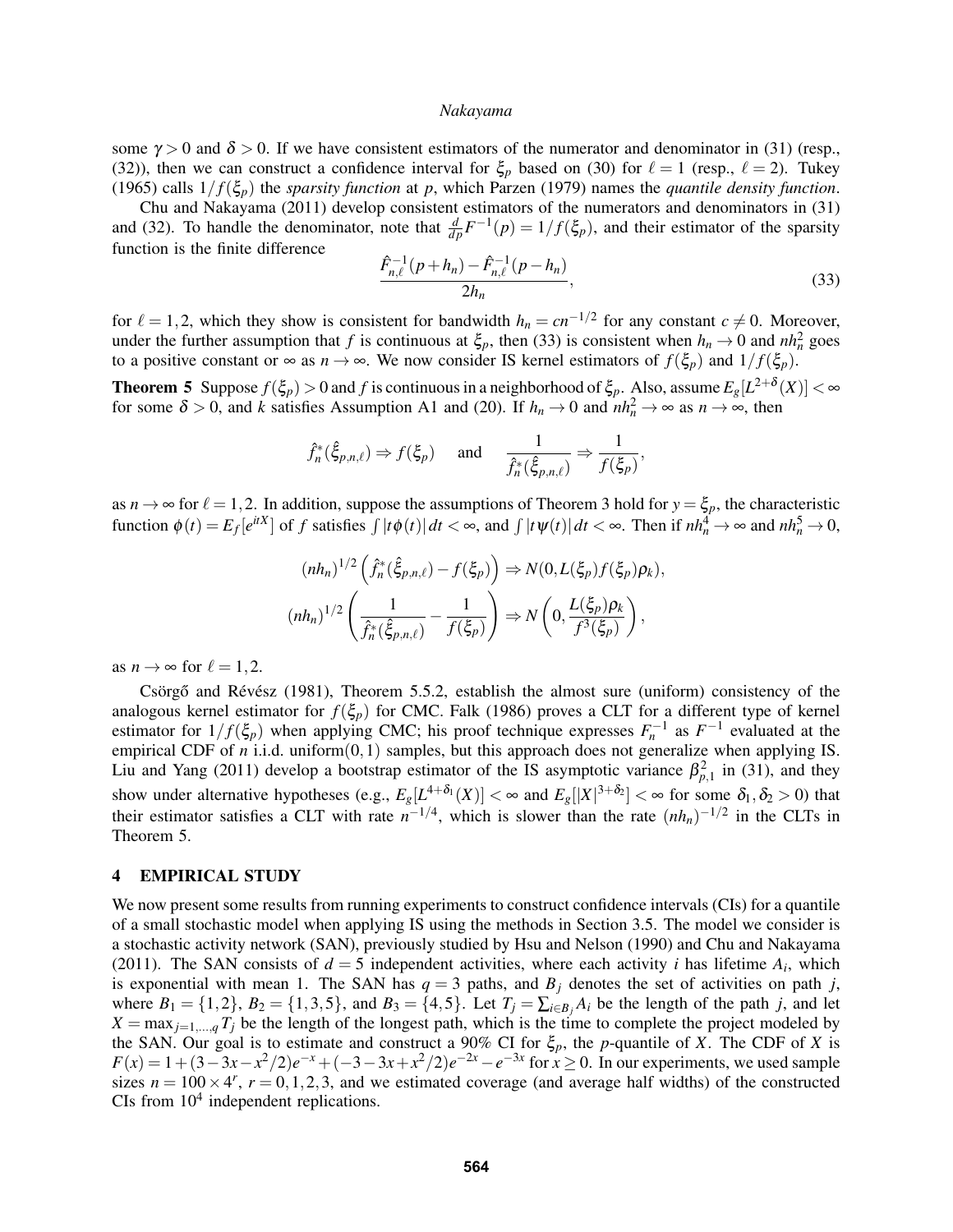We experimented with  $p \approx 1$ , so we used the IS quantile estimator  $\hat{\xi}_{p,n,2}$ . We applied IS via an approach described in Chu and Nakayama (2011). Based on an idea in Juneja, Karandikar, and Shahabuddin (2007) for estimating tail probabilities in SANs, the IS measure is a mixture of *q* measures, where the *j*th measure in the mixture exponentially tilts the activities on path *j*, and activities not on path *j* retain their original distribution. We determine the tilting parameter for each path by applying an idea suggested by Glynn (1996). For further details, see Chu and Nakayama (2011).

To construct CIs for  $\xi_p$  we employed various methods to estimate  $\lambda_p \equiv 1/f(\xi_p)$  from (32). We used IS kernel estimators  $1/\hat{f}_n^*(\hat{\xi}_{p,n,2})$  with the uniform kernel (2), the Epanechnikov kernel (7), and the Gaussian kernel (8). (In contrast to (7) and (8), kernel (2) does not satisfy (20), so Theorem 5 does not assure its consistency.) In our tables below, these correspond to columns labeled "Unif. kernel", "Epan. kernel", and "Gauss. kernel", respectively. Also we applied the central finite-difference (CFD) estimator in (33) of Chu and Nakayama (2011). Columns labeled "Exact  $\lambda_p$ " are for CIs constructed using the exact value of  $\lambda_p$ . In all our IS CIs, we used the same estimator of the numerator of (32). We also ran the same experiments with CMC for comparison.

For CFD, issues arise when  $p$  is close to 1, the bandwidth  $h_n$  shrinks slowly, and the sample size  $n$  is small. In this case, we can have  $p + h_n \ge 1$ , but then the CFD estimator would evaluate the inverse of the estimated CDF at a point outside of its domain  $(0, 1)$ . Therefore, when this occurs, rather than evaluate  $\hat{F}_{n,2}^{-1}$ at  $q_{1,n} \equiv p + h_n$  and  $q_{2,n} \equiv p - h_n$ , we instead evaluate at  $q_{1,n} = 1 - (1 - p)/10$  and  $q_{2,n} = 2p - 1 + (1 - p)/10$ , the second point chosen so that  $q_{1,n}$  and  $q_{2,n}$  are symmetric about  $p$ . Some adjustment of this type must be done to ensure that the inverted estimated CDF is evaluated at points within its domain, but it can lead to poor estimates of the sparsity function for reasonably large sample sizes *n*. This seems to be due to the fact that when applying the adjustment,  $q_{1,n}$  and  $q_{2,n}$  may not be approaching p for the range of *n* with which we are experimenting. But the validity of the CFD requires that  $q_{1,n} - q_{2,n} \to 0$ , which may only occur when *n* is very large. See Chu and Nakayama (2011) for more details.

Table 2 gives the results from experiments for  $p = 0.99$ . Comparing the columns for exact  $\lambda_p$  (which do not depend on the bandwidth) for CMC and IS shows that IS reduces average half widths by more than a factor of 4, demonstrating the effectiveness of our IS scheme. We experimented with CFD and kernel estimators having bandwidths  $h_n = 0.5n^{-\nu}$  for  $\nu = 1/2$ , 1/3 and 1/5. For CFD, the coverage for  $\nu = 1/2$ does better than the other values of *v*. Also,  $v = 1/2$  gives better estimates on average of  $\lambda_p$  for CFD, as seen by comparing the average half widths for CFD with those for exact  $\lambda_p$ . But for the kernel estimators of  $\lambda_p$ ,  $v = 1/5$  (which is the asymptotically optimal value in (26) for minimizing MSE of the kernel density estimator) outperforms  $v = 1/2$  and  $1/3$  when *n* is smaller. When  $v = 1/2$ , the kernel methods have undercoverage even for  $n = 6400$  (and is especially poor for CMC), but our consistency theory for the kernel estimator of  $\lambda_p$  in Theorem 5 does not cover the case when  $v = 1/2$ . (The asymptotic theory for CFD in Chu and Nakayama 2011 allows for  $0 < v \le 1/2$ .) For small *n*, the Gaussian and uniform kernels do better at estimating  $\lambda_p$  than the Epanechnikov kernel, but all of the kernel estimators perform about equally for large *n* when  $v = 1/3$  and 1/5. Additional experiments (not shown) estimating more extreme quantiles with  $p = 1 - 10^{-e}$  for  $e > 2$  show that CFD gives as bad or even higher overcoverage, while kernel estimators for  $v = 1/3$  and  $1/5$  give close to nominal coverage when  $n \ge 1600$ . Thus, it seems that for extreme quantiles, kernel estimators can produce CIs with closer to nominal coverage than CFD.

# 5 CONCLUDING REMARKS

This paper analyzed kernel density estimators when importance sampling is applied. We provided conditions under which IS kernel density estimators are pointwise and uniformly consistent. The estimators are also asymptotically normal, and we developed asymptotically valid confidence intervals for  $f(y)$ . We further provided expressions for the asymptotic MSE and MISE, which we used to determine the optimal bandwidths to minimize these asymptotic measures for a given IS density. One conclusion is that IS can improve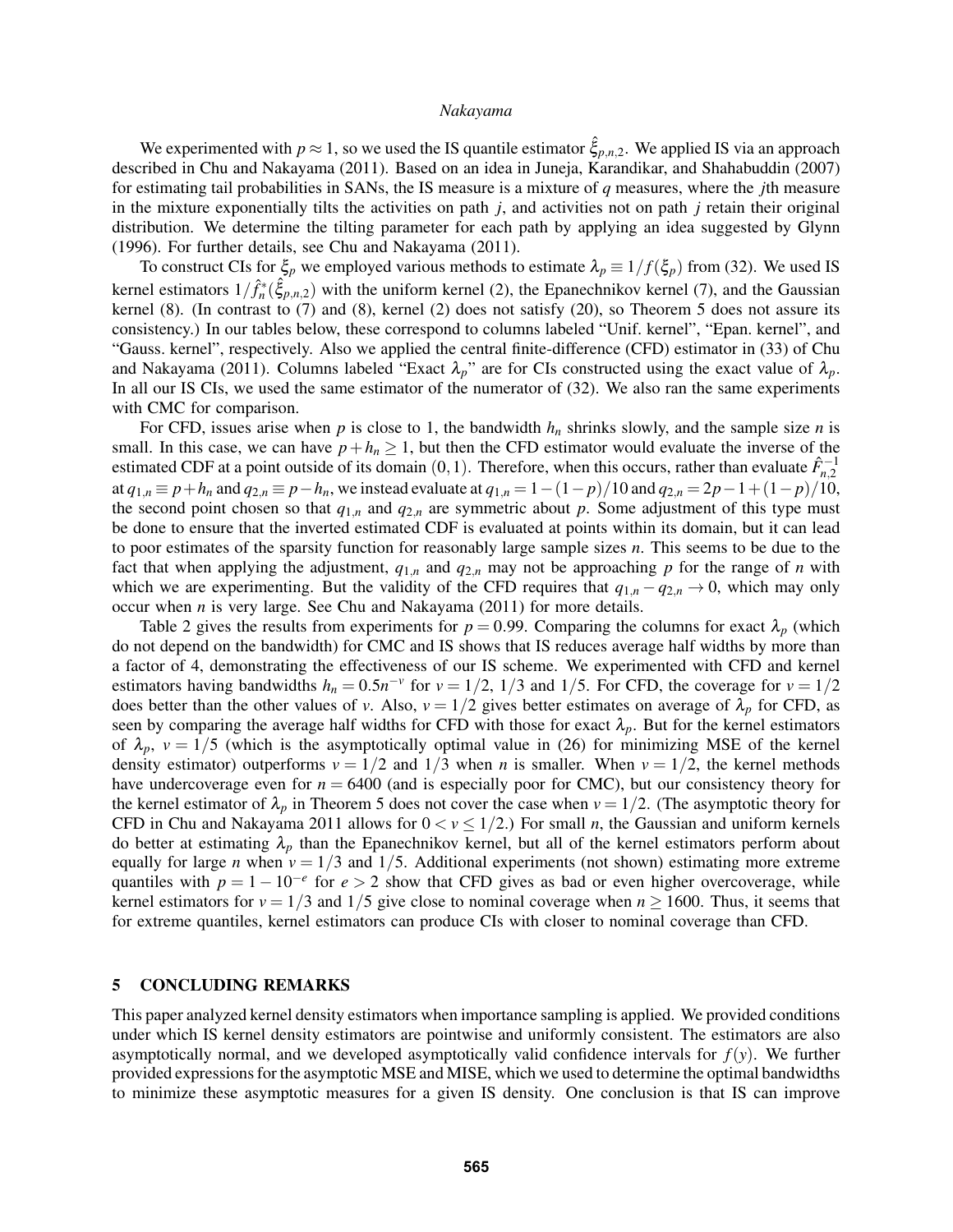Table 2: For CIs for the 0.99-quantile when using CMC and IS, coverage levels are closer to nominal (0.9) for kernel estimators than for CFD, and average half widths (given in parentheses) for kernel estimators are closer than CFD to those for exact  $\lambda_p$ .

|                     | $h_n = 0.5n^{-1/2}$            |         |                 |         |             |            |         |                 |         |               |
|---------------------|--------------------------------|---------|-----------------|---------|-------------|------------|---------|-----------------|---------|---------------|
|                     | $\overline{\text{CMC}}$        |         | $\overline{IS}$ |         |             |            |         |                 |         |               |
|                     |                                | Unif.   | Epan.           | Gauss.  | Exact       |            | Unif.   | Epan.           | Gauss.  | Exact         |
| n                   | <b>CFD</b>                     | kernel  | kernel          | kernel  | $\lambda_p$ | <b>CFD</b> | kernel  | kernel          | kernel  | $\lambda_p$   |
| 100                 | 0.507                          | 0.092   | 0.060           | 0.116   | 0.945       | 0.981      | 0.544   | 0.425           | 0.579   | 0.873         |
|                     | (1.109)                        | (0.154) | (0.104)         | (0.188) | (2.025)     | (0.712)    | (0.220) | (0.158)         | (0.239) | (0.445)       |
| 400                 | 0.924                          | 0.182   | 0.122           | 0.222   | 0.915       | 0.989      | 0.700   | 0.617           | 0.721   | 0.897         |
|                     | (1.430)                        | (0.150) | (0.102)         | (0.180) | (1.012)     | (0.372)    | (0.174) | (0.133)         | (0.174) | (0.232)       |
| 1600                | 0.981                          | 0.346   | 0.250           | 0.400   | 0.906       | 0.991      | 0.778   | 0.733           | 0.802   | 0.901         |
|                     | (0.824)                        | (0.139) | (0.096)         | (0.161) | (0.506)     | (0.188)    | (0.110) | (0.093)         | (0.105) | (0.117)       |
| 6400                | 0.936                          | 0.545   | 0.420           | 0.587   | 0.898       | 0.941      | 0.829   | 0.809           | 0.841   | 0.897         |
|                     | (0.291)                        | (0.121) | (0.086)         | (0.132) | (0.253)     | (0.068)    | (0.059) | (0.054)         | (0.056) | (0.059)       |
| $h_n = 0.5n^{-1/3}$ |                                |         |                 |         |             |            |         |                 |         |               |
|                     |                                |         | CMC             |         |             |            |         | $\overline{1S}$ |         |               |
|                     |                                | Unif.   | Epan.           | Gauss.  | Exact       |            | Unif.   | Epan.           | Gauss.  | Exact         |
| $\boldsymbol{n}$    | <b>CFD</b>                     | kernel  | kernel          | kernel  | $\lambda_p$ | <b>CFD</b> | kernel  | kernel          | kernel  | $\lambda_p$   |
| 100                 | 0.507                          | 0.196   | 0.132           | 0.230   | 0.945       | 0.981      | 0.688   | 0.612           | 0.715   | 0.873         |
|                     | (1.109)                        | (0.312) | (0.214)         | (0.367) | (2.025)     | (0.712)    | (0.342) | (0.265)         | (0.340) | (0.445)       |
| 400                 | 0.924                          | 0.429   | 0.309           | 0.474   | 0.915       | 0.989      | 0.808   | 0.770           | 0.827   | 0.897         |
|                     | (1.430)                        | (0.352) | (0.248)         | (0.395) | (1.012)     | (0.372)    | (0.226) | (0.200)         | (0.215) | (0.232)       |
| 1600                | 0.981                          | 0.660   | 0.569           | 0.684   | 0.906       | 0.991      | 0.859   | 0.841           | 0.867   | 0.901         |
|                     | (0.824)                        | (0.333) | (0.251)         | (0.343) | (0.506)     | (0.188)    | (0.118) | (0.113)         | (0.114) | (0.117)       |
| 6400                | 0.989                          | 0.775   | 0.727           | 0.795   | 0.898       | 0.991      | 0.879   | 0.872           | 0.882   | 0.897         |
|                     | (0.403)                        | (0.236) | (0.201)         | (0.226) | (0.253)     | (0.094)    | (0.059) | (0.058)         | (0.058) | (0.059)       |
|                     | $h_n = \overline{0.5n^{-1/5}}$ |         |                 |         |             |            |         |                 |         |               |
|                     |                                |         | CMC             |         |             |            |         | <b>IS</b>       |         |               |
|                     |                                | Unif.   | Epan.           | Gauss.  | Exact       |            | Unif.   | Epan.           | Gauss.  | Exact         |
| n                   | <b>CFD</b>                     | kernel  | kernel          | kernel  | $\lambda_p$ | <b>CFD</b> | kernel  | kernel          | kernel  | $\lambda_{p}$ |
| 100                 | 0.507                          | 0.331   | 0.231           | 0.373   | 0.945       | 0.981      | 0.764   | 0.713           | 0.777   | 0.873         |
|                     | (1.109)                        | (0.520) | (0.367)         | (0.585) | (2.025)     | (0.712)    | (0.415) | (0.348)         | (0.390) | (0.445)       |
| 400                 | 0.924                          | 0.622   | 0.525           | 0.648   | 0.915       | 0.989      | 0.859   | 0.838           | 0.864   | 0.897         |
|                     | (1.430)                        | (0.601) | (0.450)         | (0.620) | (1.012)     | (0.372)    | (0.232) | (0.222)         | (0.223) | (0.232)       |
| 1600                | 0.981                          | 0.776   | 0.735           | 0.796   | 0.906       | 0.991      | 0.881   | 0.873           | 0.883   | 0.901         |
|                     | (0.824)                        | (0.466) | (0.401)         | (0.441) | (0.506)     | (0.188)    | (0.117) | (0.115)         | (0.115) | (0.117)       |
| 6400                | 0.989                          | 0.851   | 0.831           | 0.860   | 0.898       | 0.991      | 0.890   | 0.888           | 0.890   | 0.897         |
|                     | (0.403)                        | (0.252) | (0.242)         | (0.244) | (0.253)     | (0.094)    | (0.059) | (0.058)         | (0.058) | (0.059)       |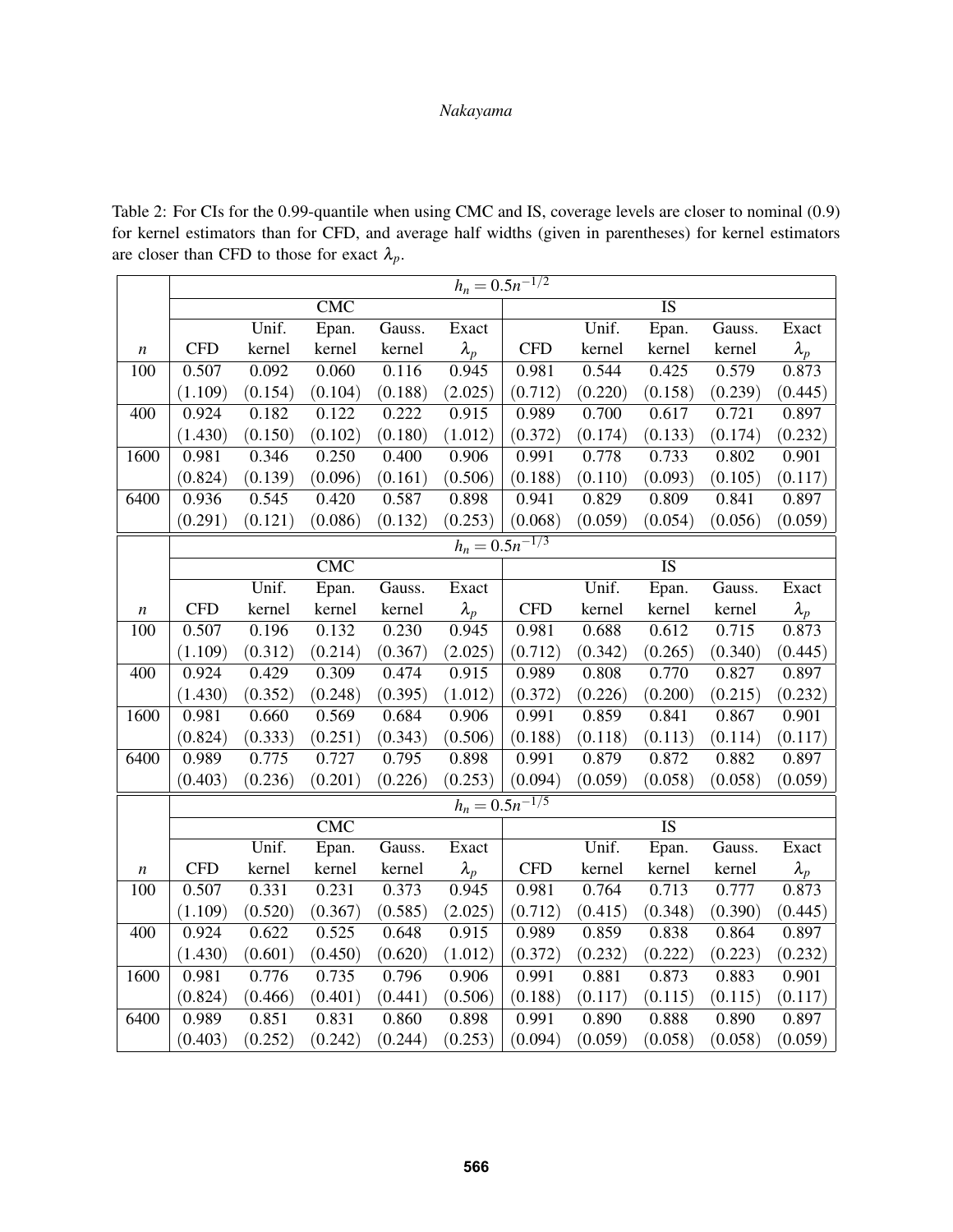(relative to CMC) the AMSE when estimating the density at only a single point *y*, with  $L^{4/5}(y)$  being the factor by which the AMSE changes when applying IS with the optimal bandwidth. But IS always does worse (in terms of AMISE) when estimating the entire density function, and  $E_g^{4/5}[L^2(X)] \ge 1$  is the factor by which the AMISE increases when using IS with the optimal bandwidth. We also developed a consistent kernel estimator of the sparsity function when applying IS, which is useful for constructing a confidence interval for a quantile when using IS, and also gave conditions under which this estimator satisfies a CLT. We included some empirical results from experimenting with a small model. The results suggest that kernel estimators of the sparsity function  $\lambda_p$  may lead to better CIs for extreme quantiles than the CFD estimator of Chu and Nakayama (2011).

We are currently investigating kernel density estimation when applying other variance-reduction techniques, such as control variates; e.g., see Chapter V of Asmussen and Glynn (2007). Section 3.5 considers a "plug-in" kernel estimator of the sparsity function  $\lambda_p$ , and we are now studying other kernel estimators of  $\lambda_p$ , such as those considered in Falk (1986) for CMC.

# ACKNOWLEDGMENTS

This work has been supported in part by the National Science Foundation under Grant No. CMMI-0926949. Any opinions, findings, and conclusions or recommendations expressed in this material are those of the author and do not necessarily reflect the views of the National Science Foundation.

## REFERENCES

Asmussen, S., and P. Glynn. 2007. *Stochastic simulation: Algorithms and analysis*. New York: Springer. Billingsley, P. 1999. *Convergence of probability measures*. Second ed. New York: John Wiley & Sons.

- Chu, F., and M. K. Nakayama. 2011. "Confidence Intervals for QuantilesWhen Applying Variance-Reduction Techniques". *ACM Transactions on Modeling and Computer Simulation*, to appear.
- Csörgő, M., and P. Révész. 1981. *Strong approximations in probability and statistics*. New York: Academic Press.
- Falk, M. 1986. "On the estimation of the quantile density function". *Statistics & Probability Letters* 4:69–73.
- Glynn, P. W. 1996. "Importance sampling for Monte Carlo estimation of quantiles". In *Mathematical Methods in Stochastic Simulation and Experimental Design: Proceedings of the 2nd St. Petersburg Workshop on Simulation*, 180–185: Publishing House of St. Petersburg University, St. Petersburg, Russia.
- Hong, L. J., and G. Liu. 2010. "Pathwise estimation of probability sensitivities through terminating and steady-state simulations". *Operations Research* 58:357–370.
- Hsu, J. C., and B. L. Nelson. 1990. "Control variates for quantile estimation". *Management Science* 36:835– 851.
- Juneja, S., R. Karandikar, and P. Shahabuddin. 2007. "Asymptotics and Fast Simulation for Tail Probabilities of Maximum of Sums of Few Random Variables". *ACM Transactions on Modeling and Computer Simulation* 17:article 2, 35 pages.
- Liu, J., and X. Yang. 2011. "The convergence rate and asymptotic distribution of bootstrap quantile variance estimator for importance sampling". Preprint.
- Nakayama, M. K. 2011. "Kernel density estimators when applying importance sampling". In preparation.

Pagan, A., and A. Ullah. 1999. *Nonparametric econometrics*. England: Cambridge University Press.

- Parzen, E. 1962. "On estimation of a probability density and mode". *Annals of Mathematical Statistics* 33:1065–1076.
- Parzen, E. 1979. "Density Quantile Estimation Approach to Statistical Data Modelling". In *Smoothing Techniques for Curve Estimation*. Berlin: Springer.
- Rosenblatt, M. 1956. "Remarks on some non-parametric estimates of a density function". *Annals of Mathematical Statistics* 27:832–837.